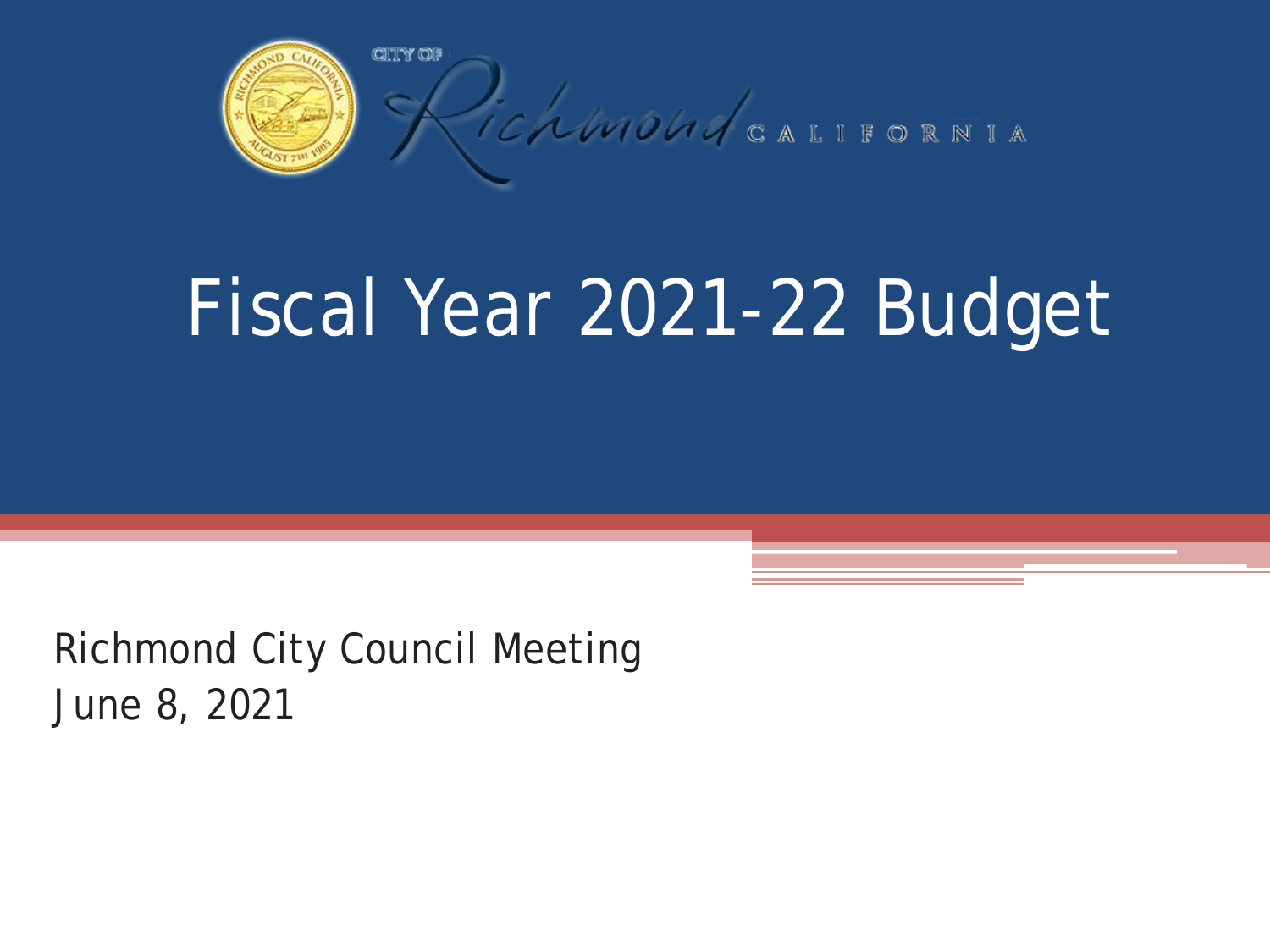# Upcoming FY22 Budget Meetings

June 8th Presentation of FY 2022 GF Budget

June 15<sup>th</sup> Review of Capital Improvement Plan (CIP) American Rescue Plan Act (ARPA) Reimagining Public Safety

June 22<sup>nd</sup> Adoption of CIP and GF Budget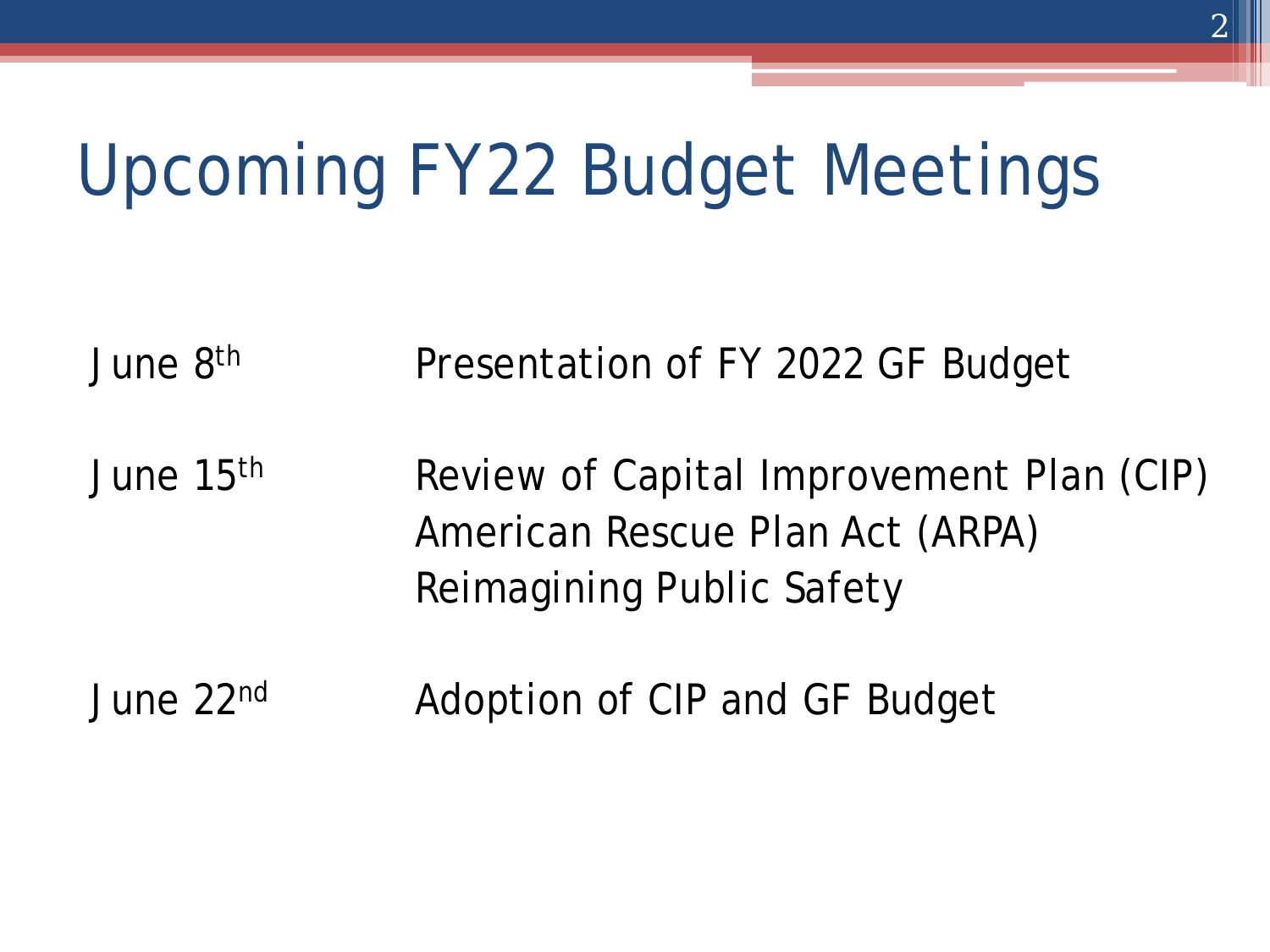# Agenda

- Funding Needs and Possible Sources
- FY2020-21 Projected Year End Balance
- FY2021-22 Initial Draft Budget
- FY2021-22 Proposed Budget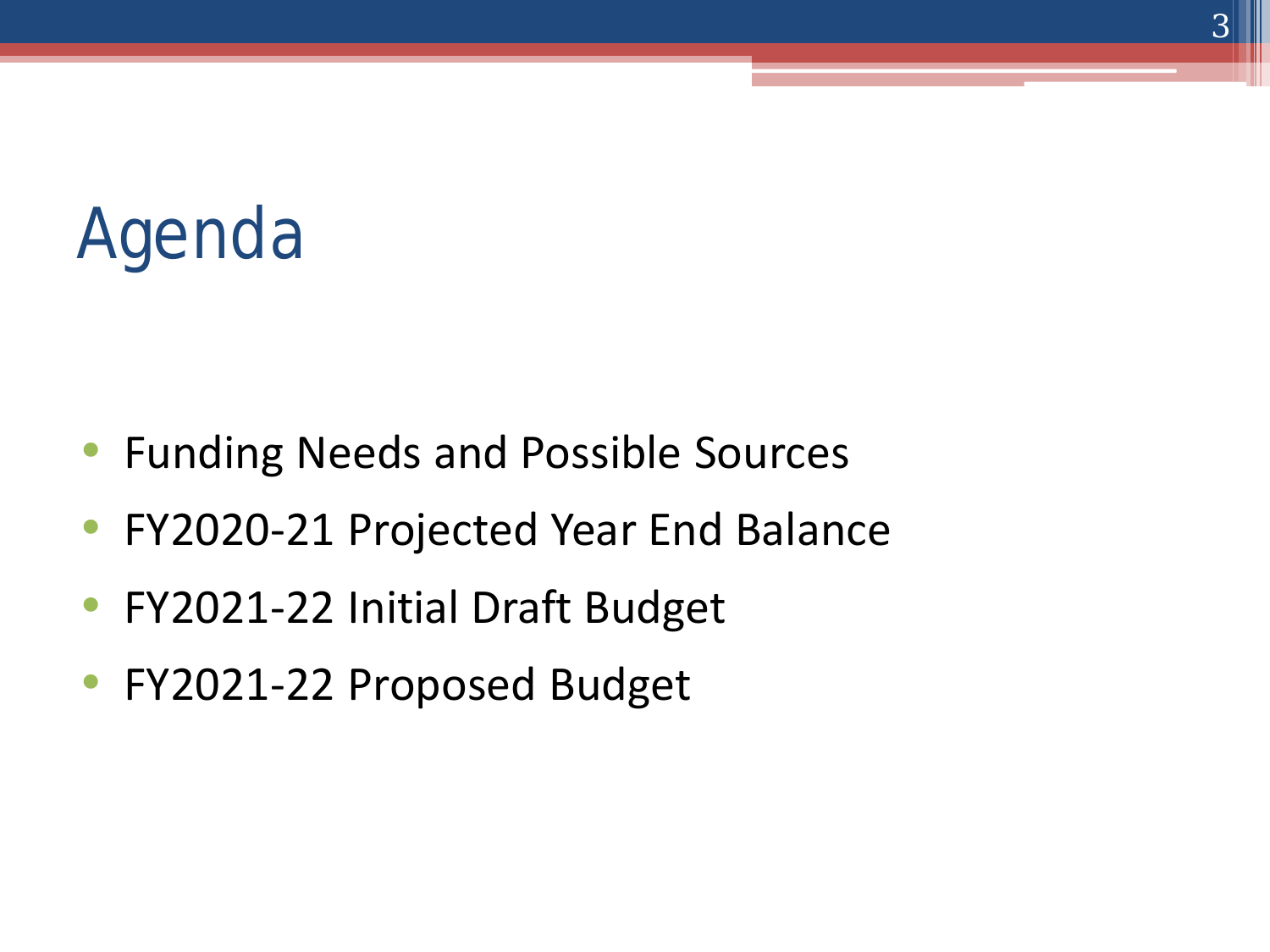Thank you to…

- Vrenesia Ward
- Bert Jones
- Rhonda Jackson
- Jackie Rosado
- Delmy Cuellar
- Antonio Banuelos
- Sharrone Taylor
- Catherine Selkirk
- Leah Clark
- LaShonda White
- Tracy Fuller RGS
- Getachew Demeku-Ousman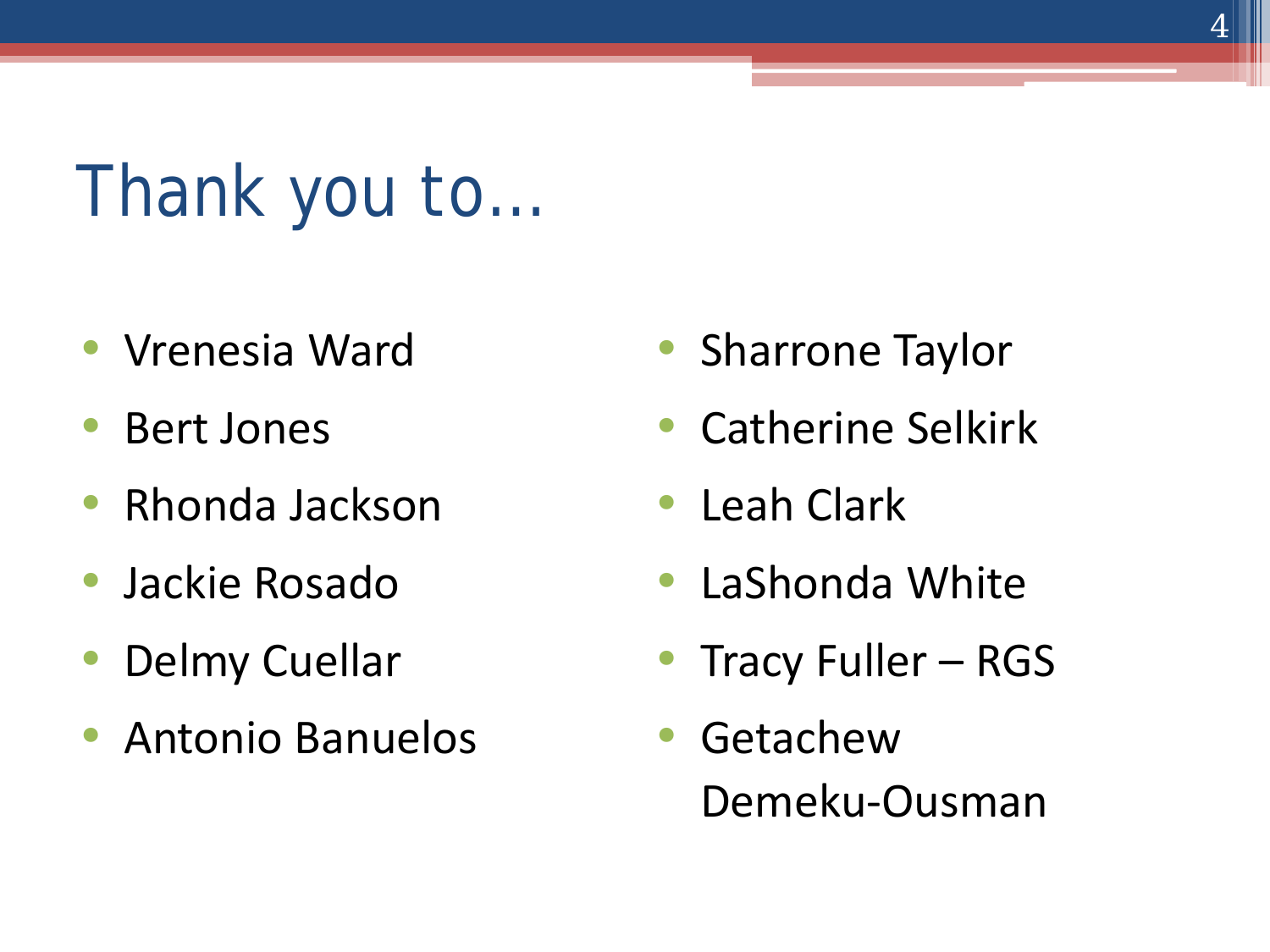# Long View

- Invest in employees
- Develop a fiscal sustainability plan
- Minimize probability of recurring budget crisis

5

- Consider service delivery changes and attrition
- Collaborate with Labor on long-term issues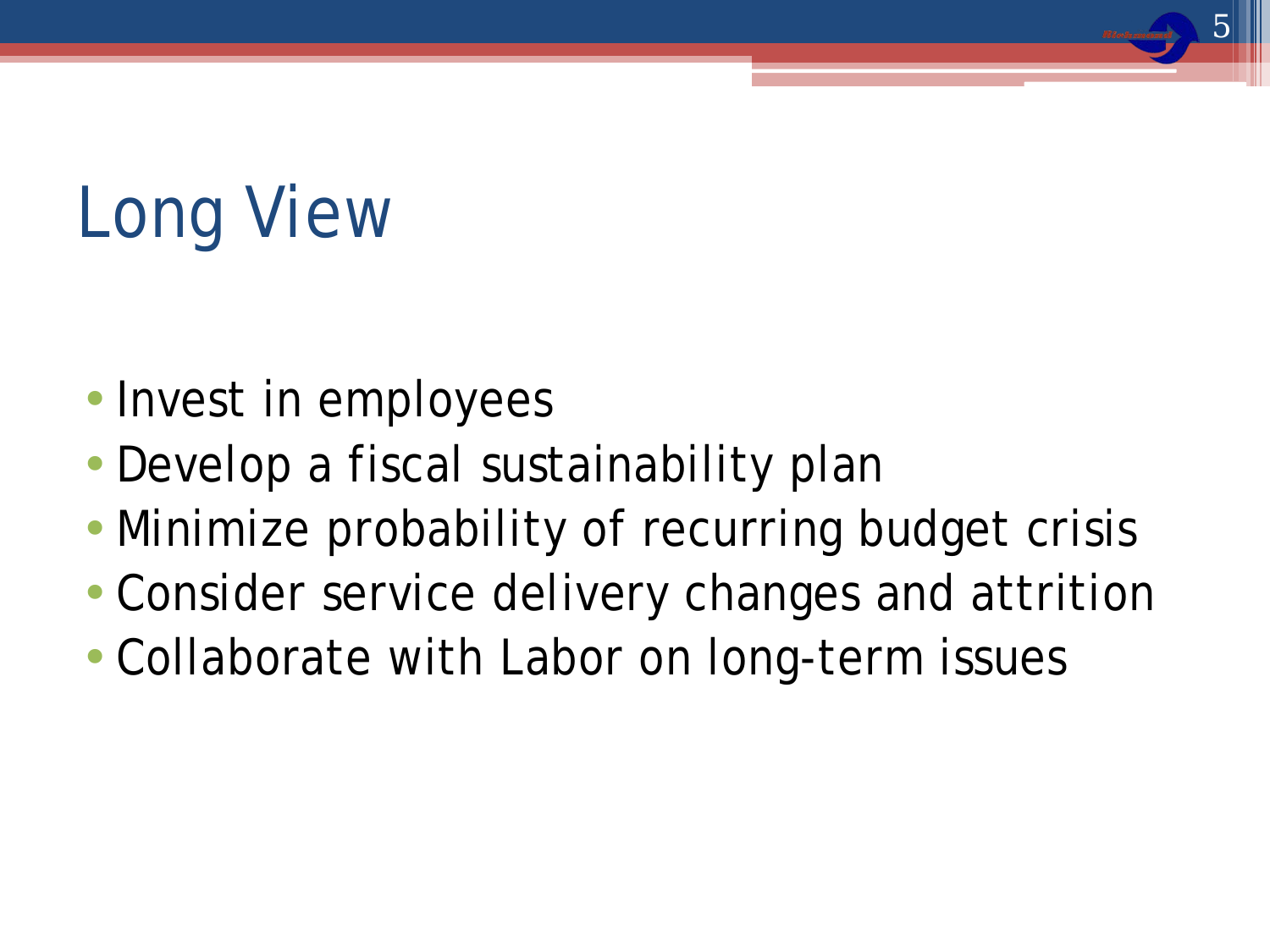#### FY 2021 Projected Year End Balance

| <b>General Fund</b>          | FY2020-21<br><b>FORECAST</b> |
|------------------------------|------------------------------|
| <b>Revenue</b>               | \$183.5M                     |
| <b>Expenses</b>              | \$167.9M                     |
| <b>Net Surplus/(Deficit)</b> | \$15.6M                      |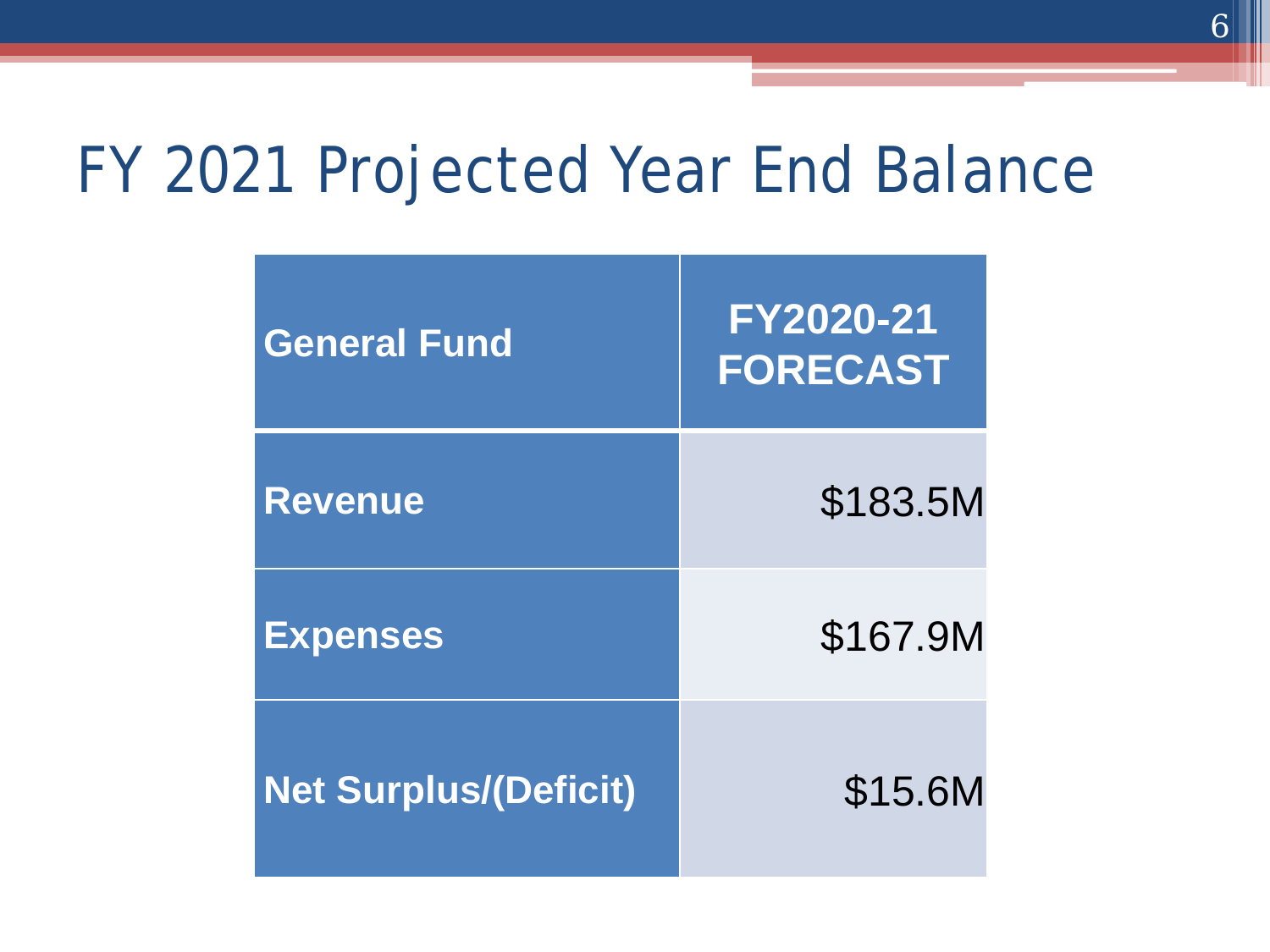## FY 2021 Excess Causes

- 60 positions were frozen saving \$10M
- No raises- 6<sup>th</sup> year for Non-Sworn employees!
- RPOA deferred 1% to June 2022 = \$550,000
- Conservative pandemic budgeting in June 2020
- Robust sales tax revenues
- Unusually large real-estate transactions
- Continued underfunding of facilities and infrastructure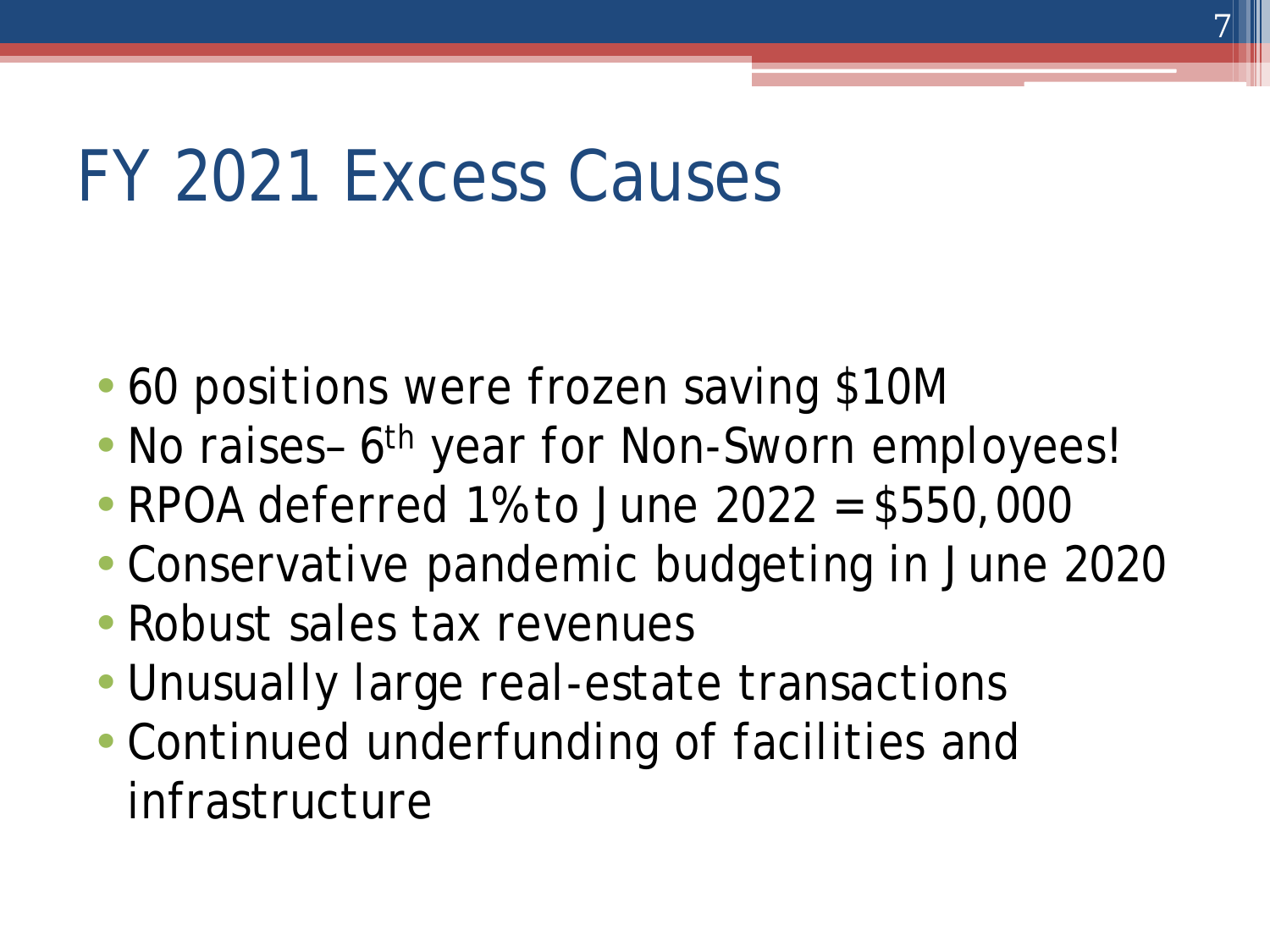# Allocation of FY 2021 Excess

- Reimagining Public Safety \$1.3M
- Facility Improvements \$1.7M
- Staff Compensation \$2.3M
- Maintain 14.3% Reserve Level \$4.2M
- Write-off for Housing Authority \$6.0M Total \$15.6M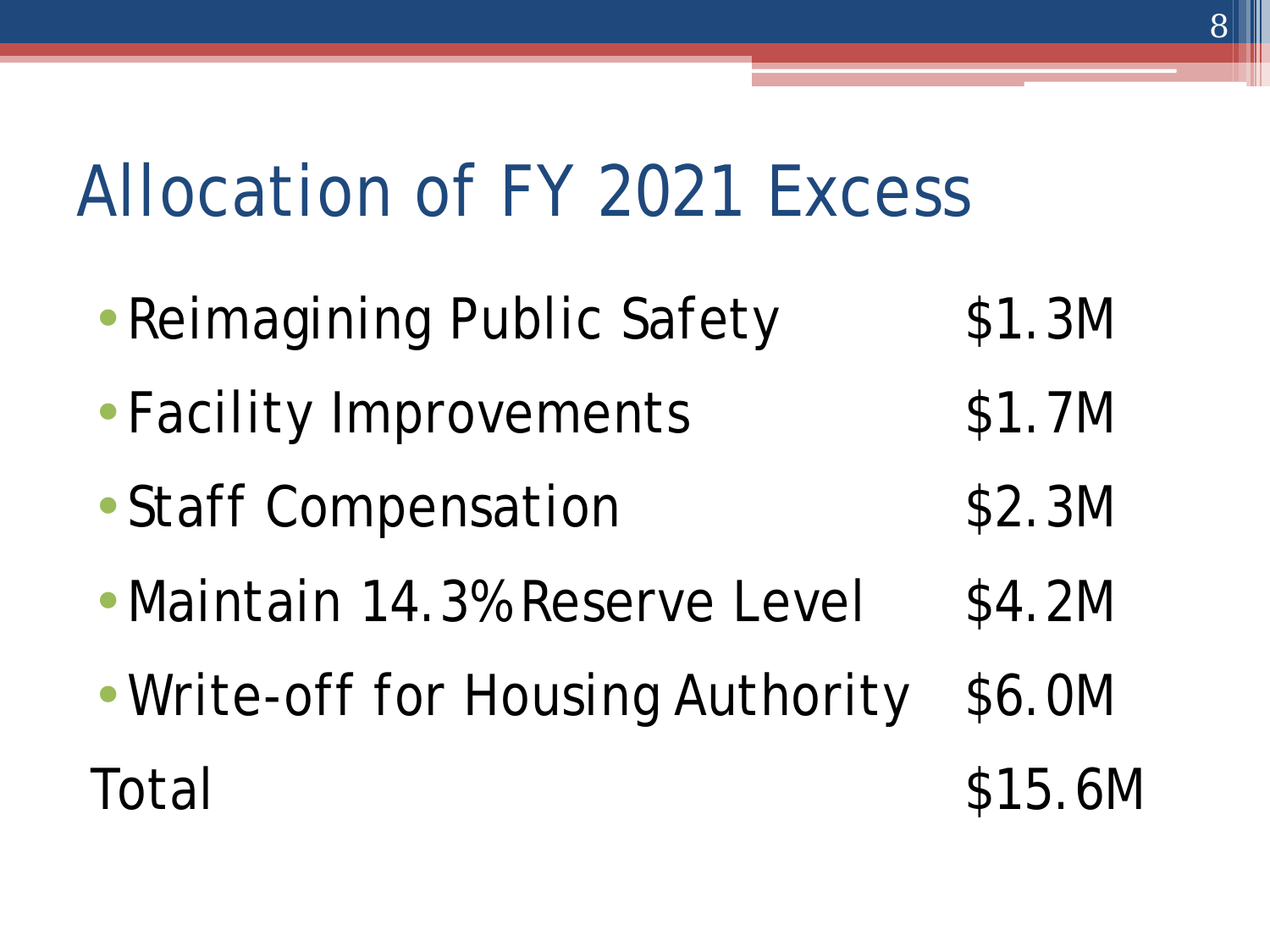# Changes in Budget Preparation

- Apply a vacancy factor of 4% (\$5.8M)
- Change real estate transfer tax projection (\$3M)

• Budget assumptions risk mitigation depends upon 15% reserves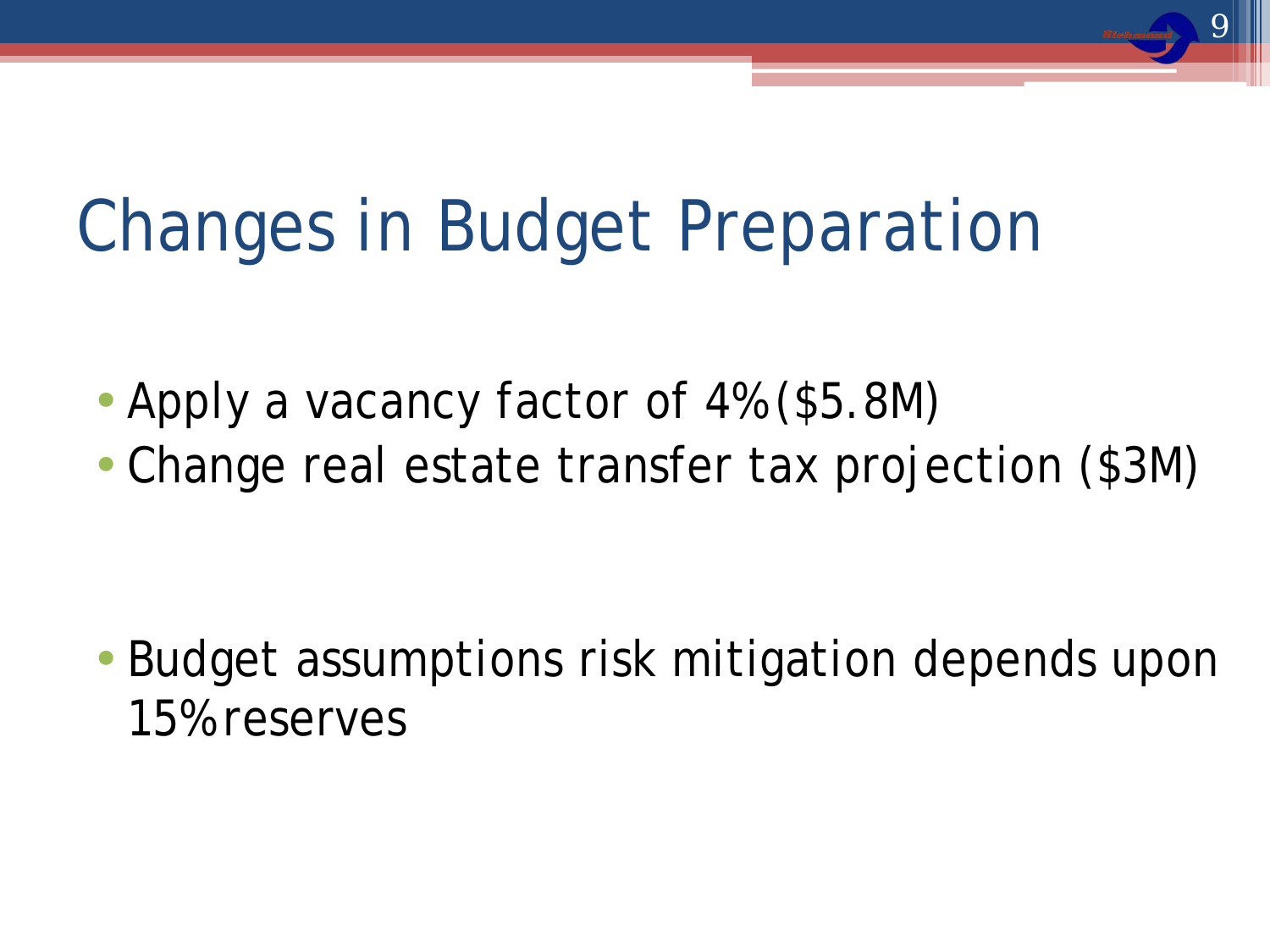## FY 2021-22 Proposed Budget

| <b>General Fund</b>          | FY2021-22     | <b>Difference</b><br><b>From FY 20-21</b><br><b>Mid-Year</b><br><b>Budget</b> | % Change |
|------------------------------|---------------|-------------------------------------------------------------------------------|----------|
| <b>Revenue</b>               | \$190,936,582 | \$15,372,241                                                                  | 8.8%     |
| <b>Expenses</b>              | \$190,900,563 | \$17,334,931                                                                  | 10.0%    |
| <b>Net Surplus/(Deficit)</b> | \$36,020      |                                                                               |          |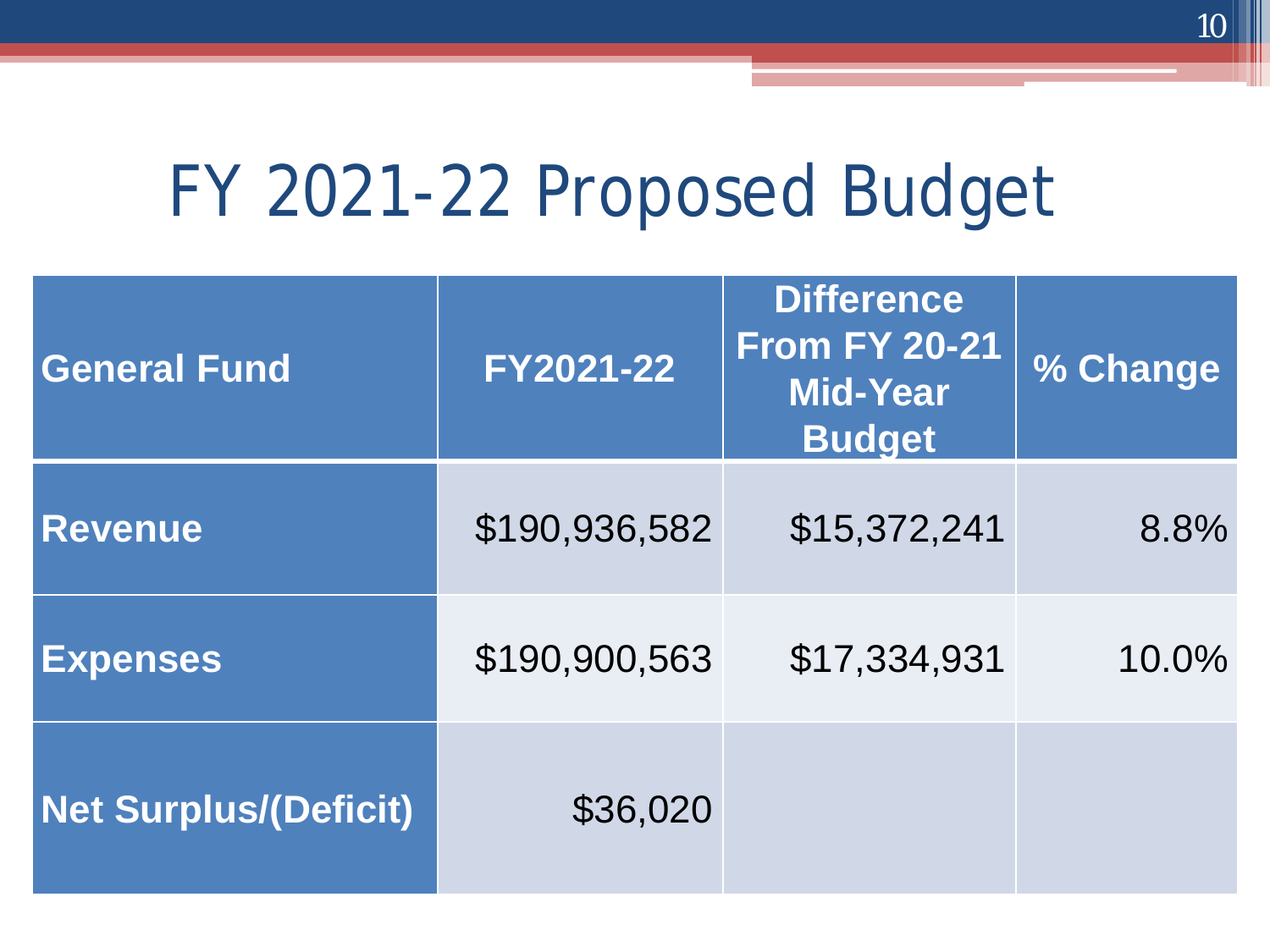## What's In The Proposed Budget?

- Preserves city services at the current level
- Part-time positions for Library and Recreation
- Investment in the Kids First initiative
- Funds Reimagining Public Safety related initiatives
	- Expands services to the unhoused community
	- Expands violence prevention programs
	- Expands youth employment opportunities
	- Initial funding for mental health crisis response
- Adds positions to address blight and other community needs
- New vehicles and equipment
- Enhances cleanliness by purchasing new street sweeper
- Unfreezes 12 positions and adds 10 new positions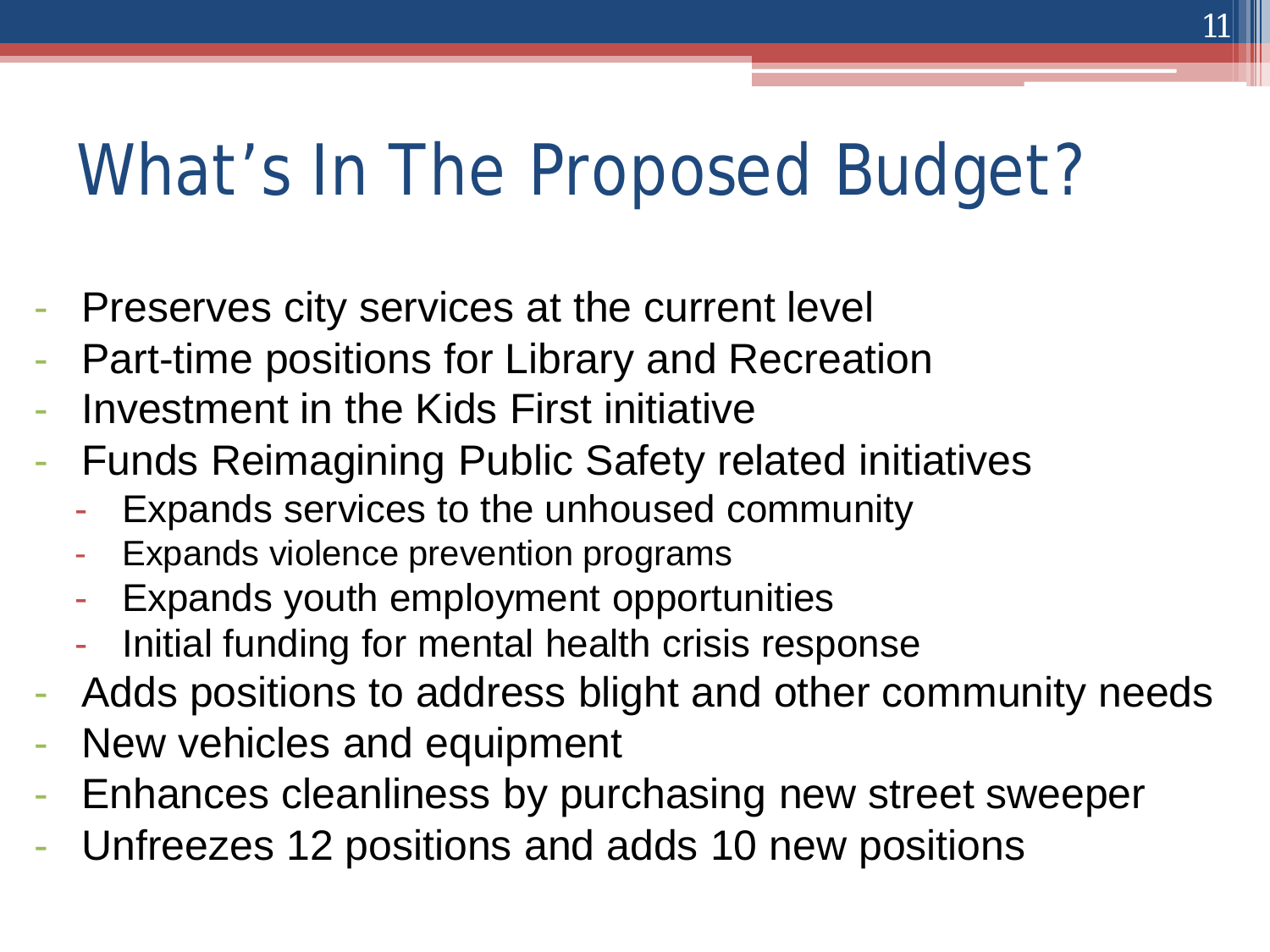# Proposed FY2021-22 Revenues



12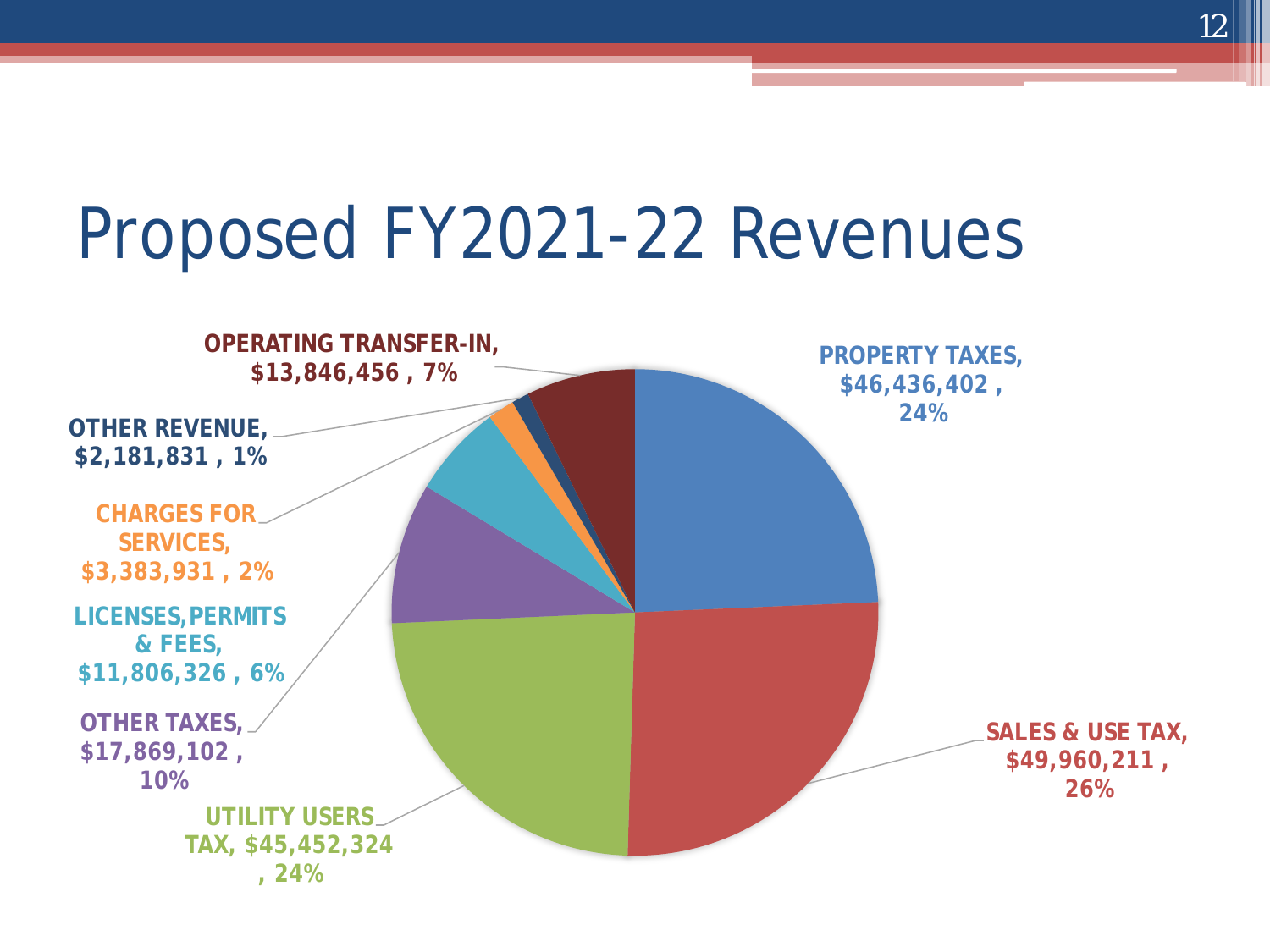# Proposed FY2021-22 Expenditures



**SALARIES & WAGES, \$73,275,737 , 38%**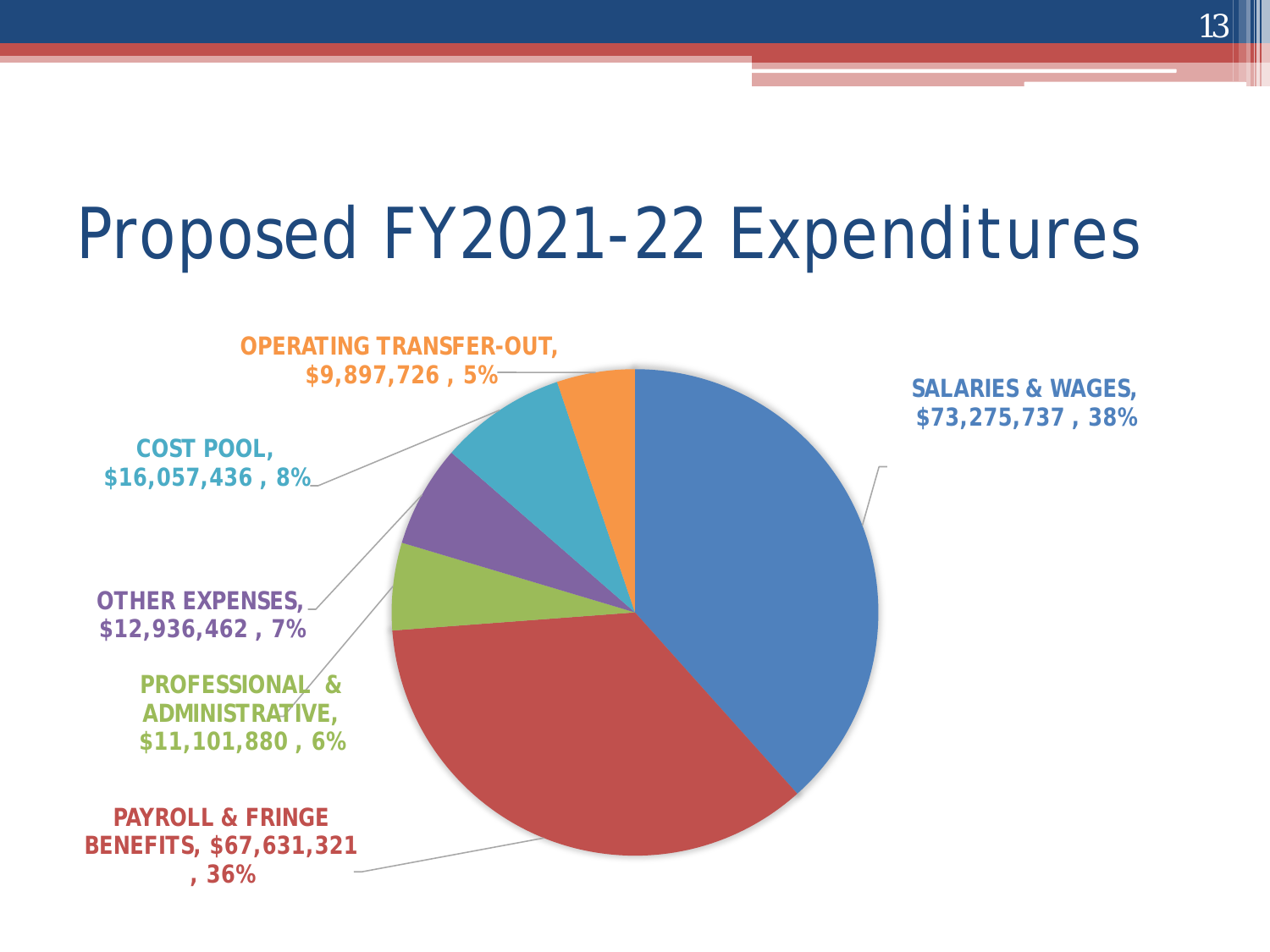#### Proposed Expenditures by Dept.

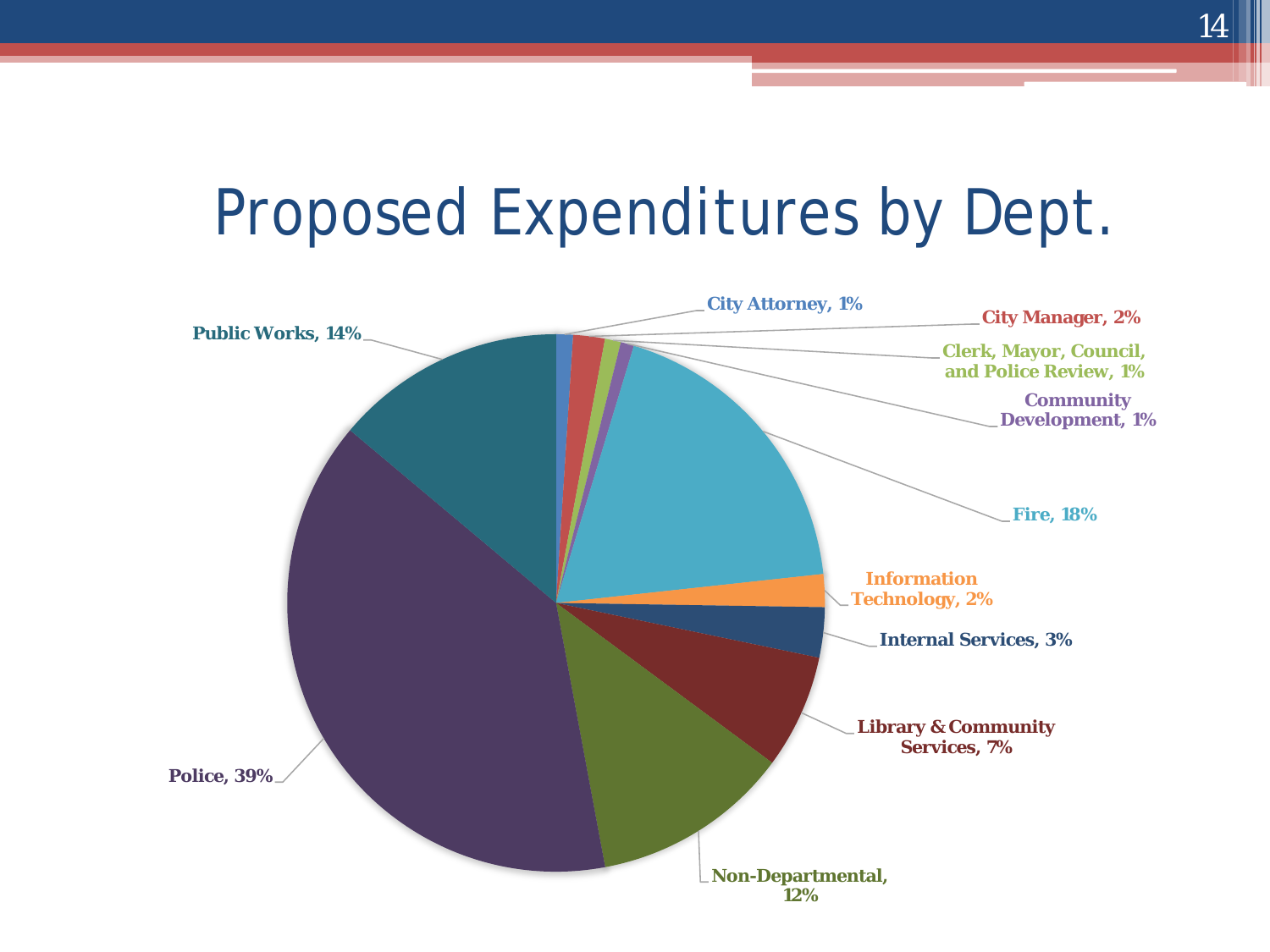## FY2022 Budget Includes

- ARPA Funding \$5.63M\*
- Allocation to reserves (14.3%) \$2.8M
- Vehicles \$3.9M
- Community Facilities Improvements \$1.15M

\*\$1.63M for Reimagining Public Safety & \$4M to balance FY 22 budget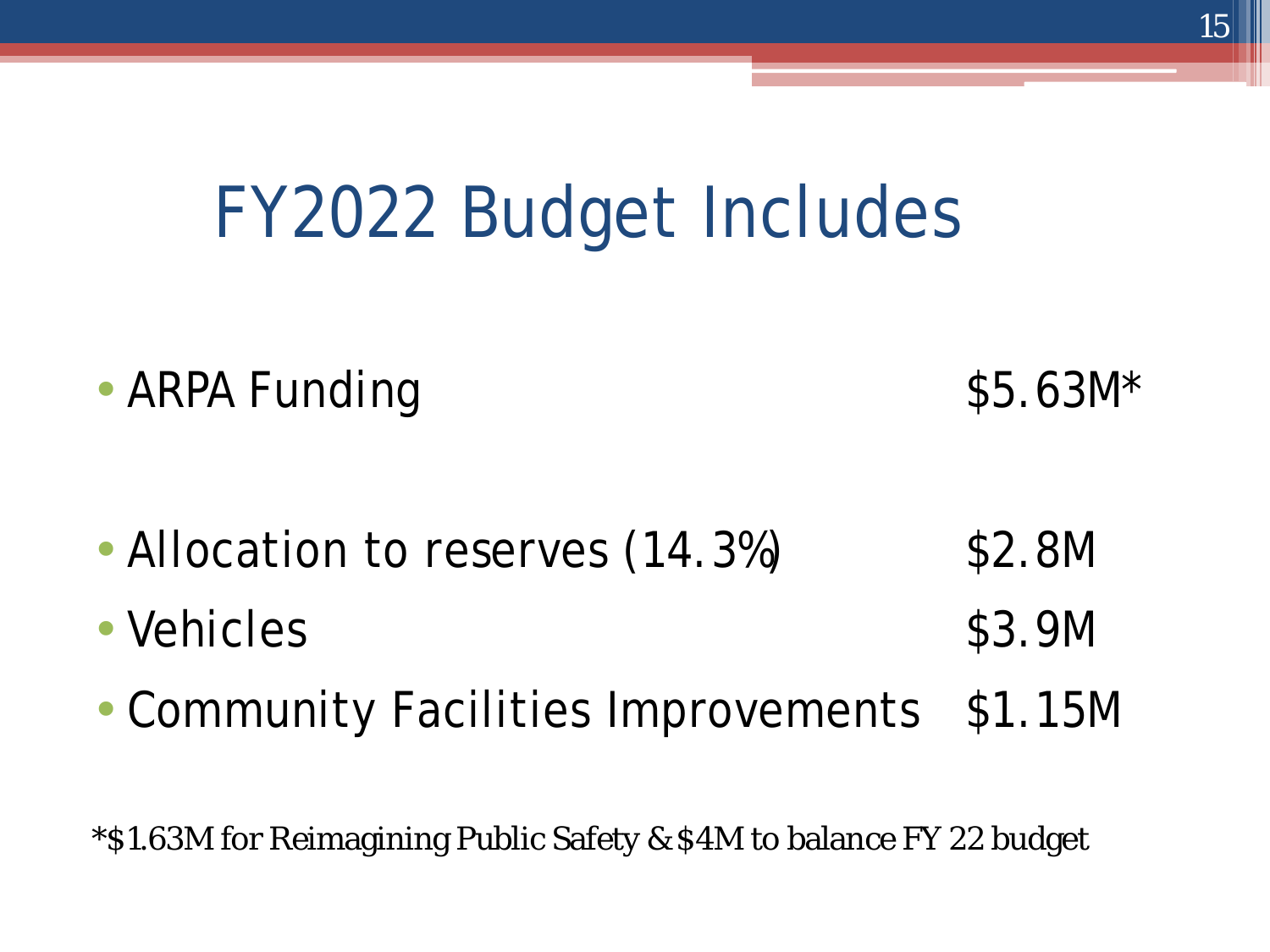## What is Not Included

• Likely Housing Authority write-off \$9M

16

- Facilities Masterplan study \$100K
- Class & Comp Study set-aside at ?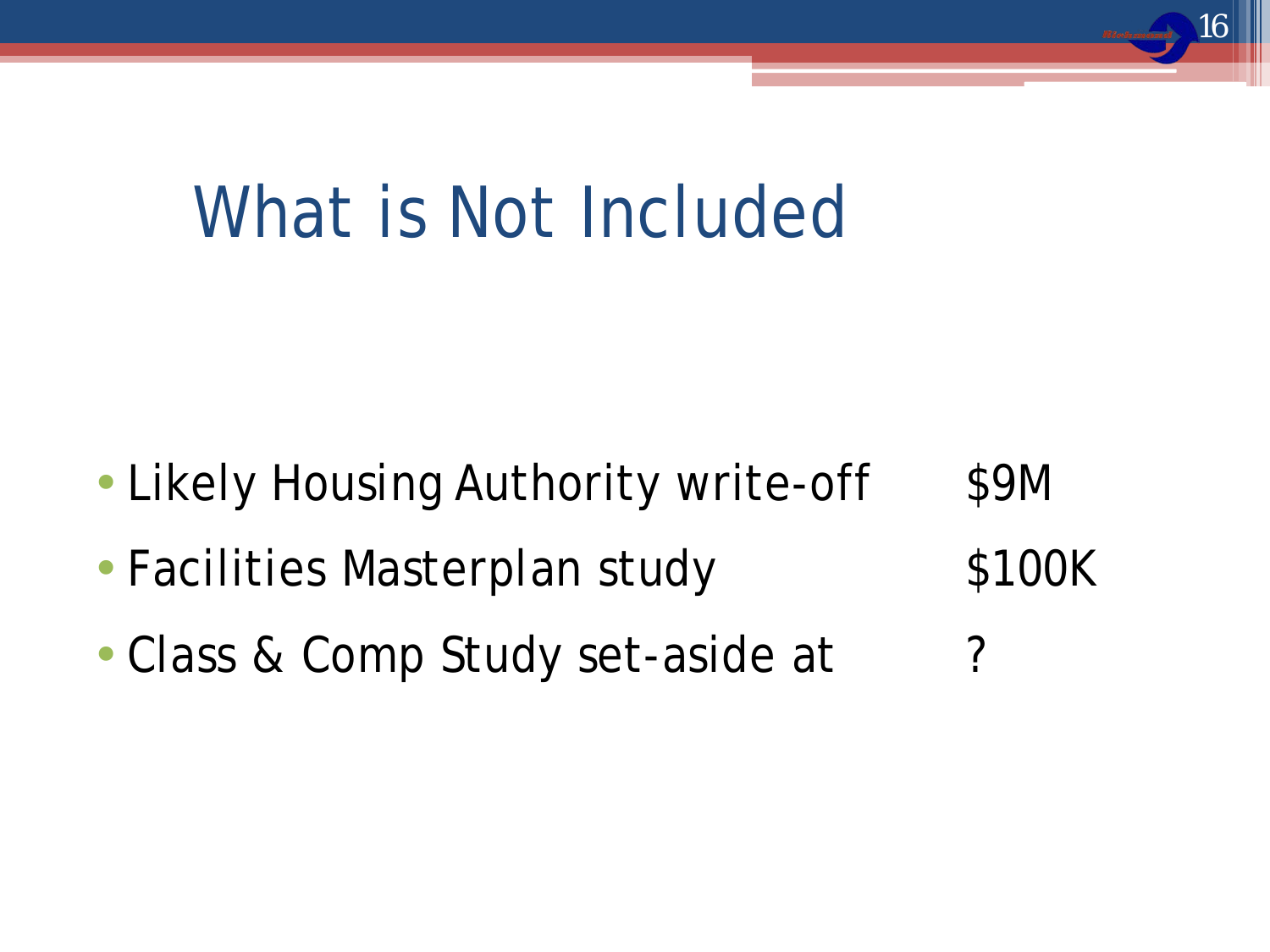#### Recommended Action

RECEIVE the proposed operating budget for the Fiscal Year 2021-2022 and direct staff to update the budget documents in preparation for final Council adoption on June 22, 2021.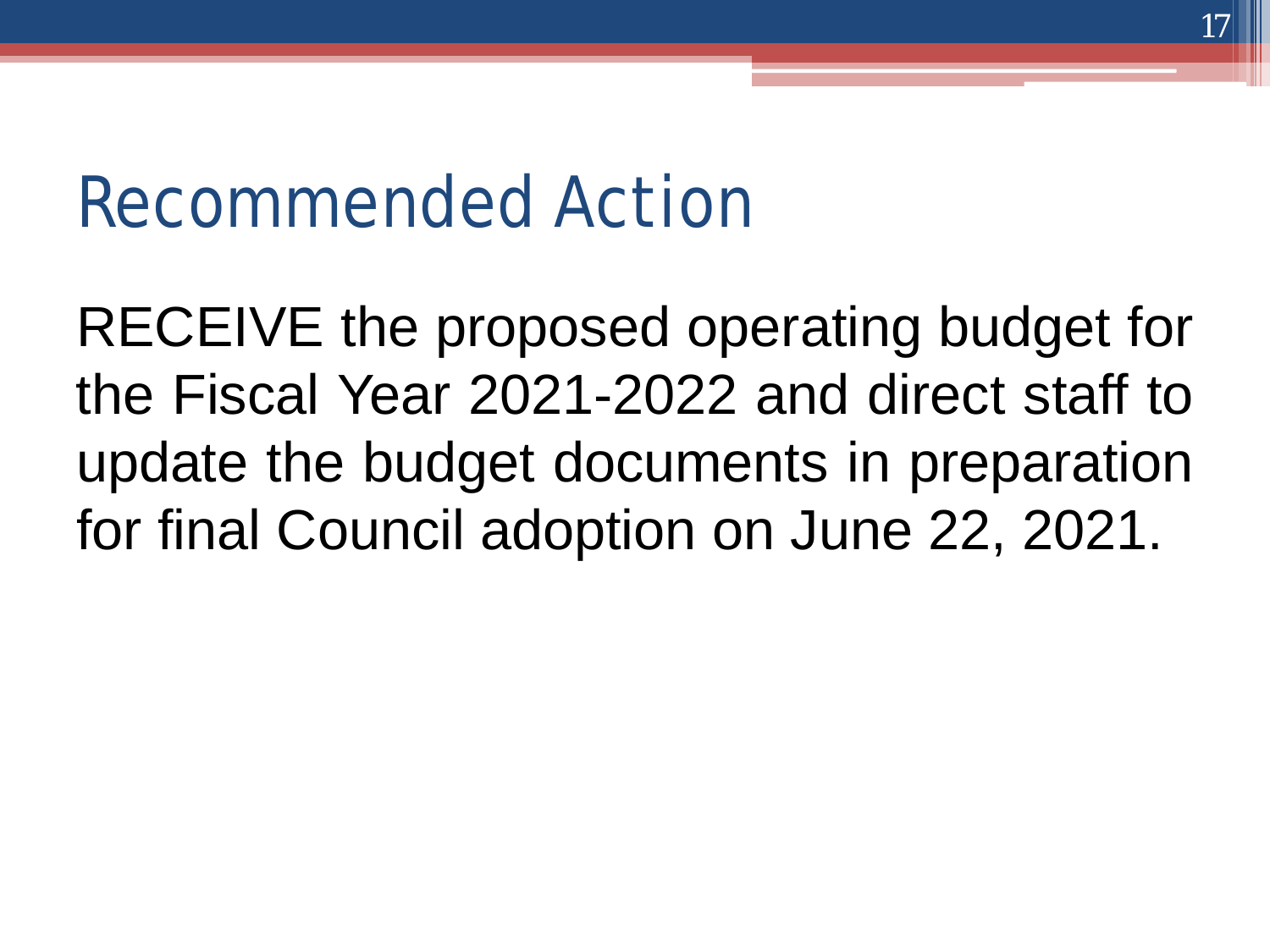#### General Fund Reserves

| Date      | <b>GF</b>           | <b>Original</b> | Adjustment | <b>Projected</b> | <b>Percent of</b>   |
|-----------|---------------------|-----------------|------------|------------------|---------------------|
|           | <b>Expenditures</b> | <b>Reserve</b>  |            | <b>Reserve</b>   | <b>Expenditures</b> |
| 6/30/2019 | 172,808,014         | 19,534,660      |            | 19,534,660       | 11.30%              |
| 6/30/2020 | 171,995,651         | 20,326,889      |            | 20,326,889       | 11.80%              |
| 2/16/2021 | 171,653,539         | 20,326,889      | 4,160,801  | 24,487,690       | 14.30%              |
| 7/1/2021  | 190,900,563         | 24,487,690      | 2,811,091  | 27,345,885       | 14.30%              |
| 7/1/2021  | 190,900,563         | 24,487,690      | 4,150,000  | 28,637,690       | 15.00%              |